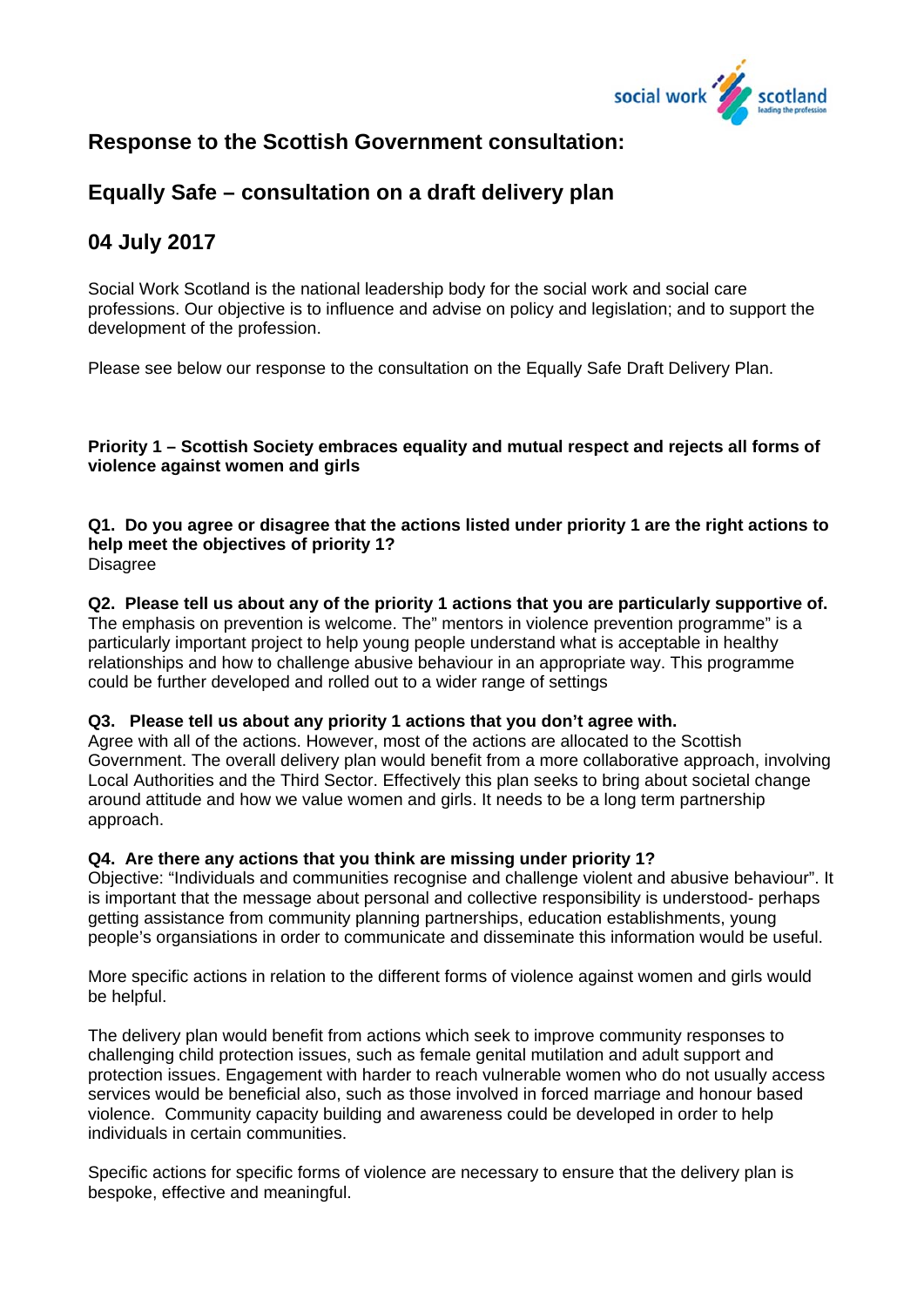

## **PRIORITY 2 – Women and girls thrive as equal citizens: socially, culturally, economically and politically**

## **Q5. Do you agree or disagree that the actions listed under priority 2 are the right actions to help meet the objectives of priority 2**

**Disagree** 

#### **Q6. Please tell us about any of the priority 2 actions that you are particularly supportive of**

It is encouraging to see actions relating to return to work for women having a career break, developing proposals for split payments under Universal Credit arrangements and improving strategic consideration of equality implications of spend for gender and other protected characteristics within the Equality Budgeting process

## **Q7. Please tell us about any priority 2 actions that you don't agree with**  None

## **Q8. Are there any actions that you think are missing under priority 2?**

The promotion of fathers being more involved in child-care and parenting rather than placing the burden of change on women. This would also help challenge gender stereo-types that can restrict and limit opportunities for women to participate in civic society at a community level. Some of the parenting and child-care actions should also link to pregnancy and parenthood - for example allowing young mothers to remain in school where possible. In addition with regard to actions around universal credit, it would be beneficial to see actions associated with improving individual's economic stability perhaps through the "Living Wage".

Actions linked to improving women's civic participation should be considered, such as becoming an elected member, involvement in community councils, becoming board members in charities and volunteering. There is a need also to value the roles which women have traditionally taken on such as in child-care and primary teaching and also to encourage men to enter these types of employment in order to improve the gender balance.

## **PRIORITY 3 – Interventions are early and effective, preventing violence and maximising the safety and wellbeing of women, children and young people.**

#### **Q9. Do you agree or disagree that the actions listed under priority 3 are the right actions to help meet the objectives of priority 3?**  Disagree

## **Q10. Please tell us about any of the priority 3 actions that you are particularly supportive of**

- "Court waiting times are in line with targets"- any action which can be taken to reduce waiting times and the stress which this can place on family and victims is welcome
- *"Initiate an independent review of how national and local specialist services for women and children experiencing gender based violence are commissioned, and how we ensure quality and sustainability of service"* – The intention to review commissioning of services is warmly welcomed. A good quality strategic approach to commissioning can bring benefits to both service providers and service users since it ensures that people have access to the right support at the right time in the right place. This approach also presents an opportunity for collaborative working across social work and social care and the third sector
- *"Commission the development of a sustainable model of training around gender based violence for public and third sector services"* – SWS is keen to support the development of the model of training and to promote collaborative working and training across sectors in order to enhance integrated services.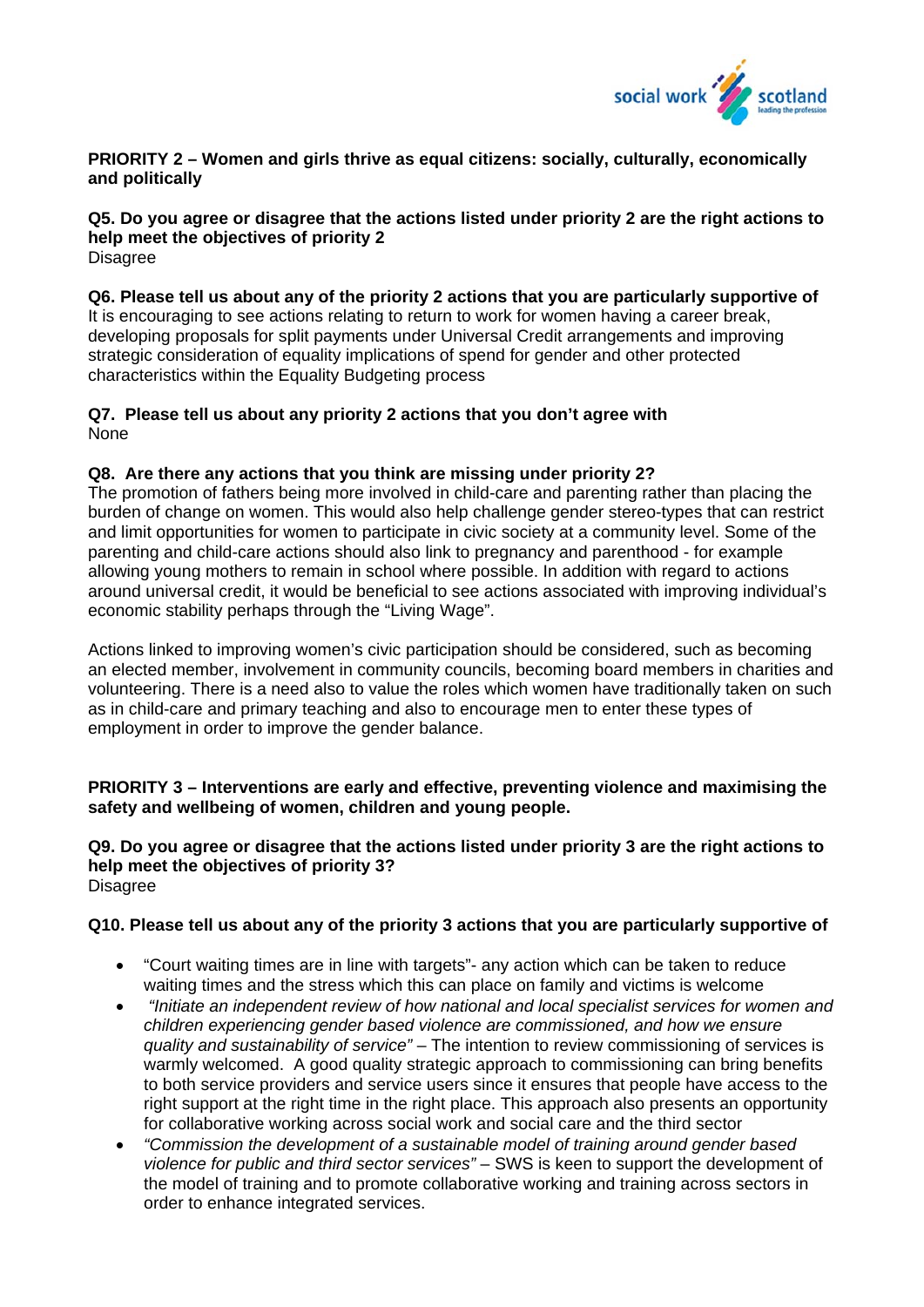

- *"Ensure that commissioned training resources of local authority housing and homelessness hubs incorporate domestic abuse competence" – SWS recognises* the potentially important role that other services, such as housing, can play in identifying underlying domestic abuse issues and linking women in to relevant support services.
- *"Share lessons from the 'Safe and Together' model of child protection in a domestic abuse setting, encouraging a common understanding that perpetrators of abuse should be assessed and held accountable on their parenting choices which includes the perpetration of domestic abuse"* - SWS is encouraged to see that lessons will be shared from this model. This action could be developed further and be considered alongside the learning from significant case reviews.

#### **Q11. Please tell us about any priority 3 actions that you don't agree with**

Actions agreed, however, most actions are specific to domestic abuse with other types of violence against women are not well represented here.

#### **Q12. Are there any actions that you think are missing under priority 3**

A specific action relating to the profile of women involved in the Criminal Justice System would be helpful, given that women with histories of violence and abuse are often over represented in the system and in custody. Women are often victims as well as offenders.

The Commission on Women Offenders (2012) highlighted the importance of suitable accommodation and expressed concern over the use of hostels where the environment can be chaotic with high levels of drug use and violence. Making suitable accommodation more readily available to women on release from custody would be advantageous, rather than being released to an appointment with the homeless service. Access to bail supervision as an alternative to remand in custody for women would be positive but this service also depends on the availability of a stable address.

There is a need also to promote and develop a gender informed approach to working with women in the criminal justice system.

More specific actions around commercial sexual exploitation, female genital mutilation and human trafficking is required. Training on honour-based violence should be an area for the training of health professionals and social workers.

Development of internet related offending programmes should be considered in order to reduce the harm caused to women and children through this medium.

#### **PRIORITY 4 – Men desist from all forms of violence against women and girls and perpetrators of such violence receive a robust and effective response.**

**Q13. Do you agree or disagree that the actions listed under priority 4 are the right actions to help meet the objectives of priority 4? Disagree** 

**Q14. Please tell us about any of the priority 4 actions that you are particularly supportive of.**  SWS is particularly supportive of the following actions:

- *"Review training provided for all professionals within the Justice System to ensure that there is an understanding of the new offence for those investigating domestic abuse cases including trauma informed practice for all people who work with women and children."*
- *Review of perpetrator programmes*

#### **Q15. Please tell us about any priority 4 actions that you don't agree with.**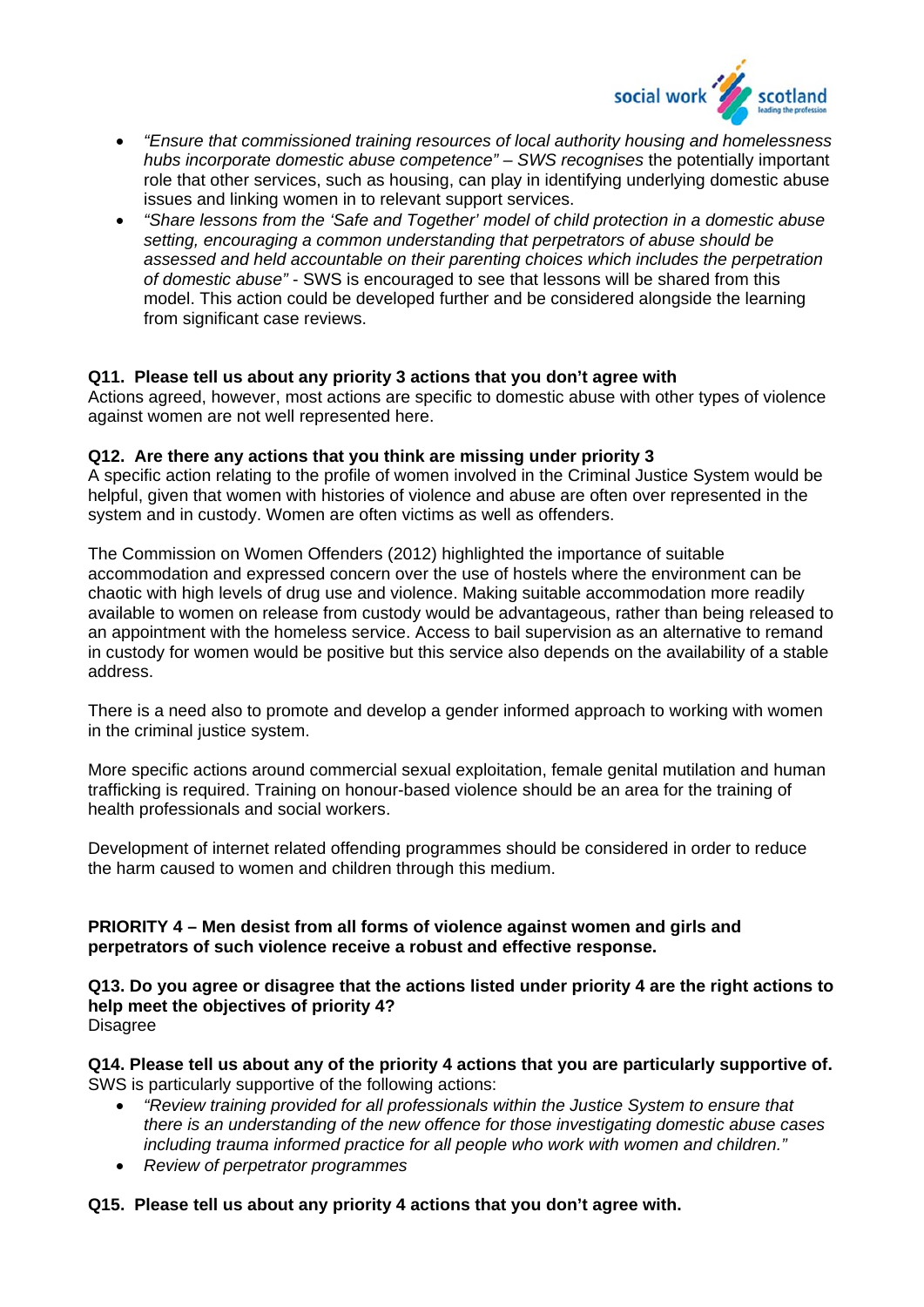

None, however, all of the actions relate to perpetrators of domestic abuse. Those involved with other forms of violence against women and girls should also be held accountable and address their behaviour through appropriate interventions.

### **Q16. Are there any actions that you think are missing under priority 4?**

- Inclusion of other forms of violence against women as noted above.
- Inclusion of women who perpetrate violence against other women, males and children
- Evaluate current programmes to ensure that women are not slotted into programmes which were designed with men in mind
- Development of internet related programmes

#### **CROSS CUTTING THEMES**

**Q17. Do you agree or disagree that the actions listed as cross cutting are the right actions to help meet the overall objectives of the delivery plan? Disagree** 

#### **Q18. Please tell us about any of the cross cutting actions that you are particularly supportive of**

Violence against women and girls being treated as a violation of human rights is appropriate.

### **Q19. Please tell us about any cross cutting actions that you don't agree with**  None

#### **Q20. Are there any cross cutting actions that you think are missing?**

SWS is supportive of actions around child protection, adult support and protection, sexual exploitation, female genital mutilation, forced marriage and human trafficking- perhaps these areas should be embedded within the four key priority areas.

Account should also be taken of the needs of different women at different stages in their lives.

Explore how digital technology could be used to keep women and girls safer and the role of the internet in facilitating violence.

#### **Q21. Do you agree or disagree that the draft performance framework is right to help ensure that we understand the progress we are making?**

Agree that progress should be monitored and that there is understanding of how positive outcomes are reached.

#### **Q22. Are there any sections of the draft performance framework that you are supportive of? Why?**

The logic model is helpful in detailing how priority actions link to longer term goals.

## **Q23. Is there anything you think is missing?**

Greater clarity on how performance indicators link to actions and outcomes would be helpful. This will aid any review and evaluation in the future of what is effective and what is not.

### **Q24. Do you have any suggestions for additions to the draft performance framework?**  none